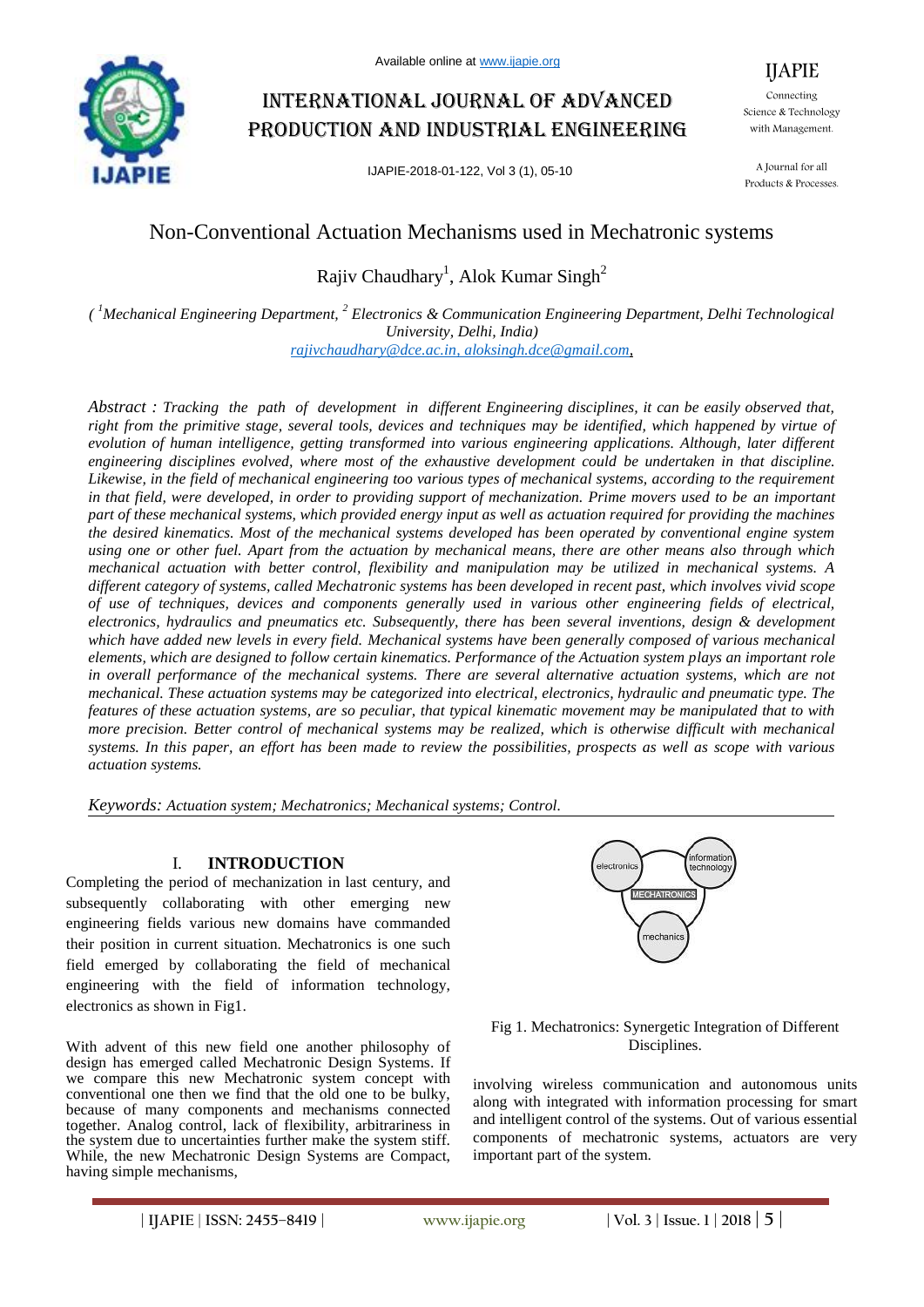# II. **ACTUATION SYSTEMS**

The Actuation systems are the physical devices meant for transforming various forms of energy i.e. electrical, hydraulic, chemical or thermal energy into mechanical output. Actuation systems are actually the parts of a control systems of any mechanical systems, which transforms the output of a microcontrollers/microprocessor controlled systems, in order to achieve a certain kinematic action of a mechanical system.

There may be many types of actuation systems, based on using different types of energies. These systems have been discussed here with their respective kinematic suitability to the mechanical systems under different desired conditions. Actually, there may be many ways the actuation systems may be classified. One such basic criterion on which classification of actuators may be made is the basis of type of motion in terms of steps or continuous motion. These may be called incremental motion type or continuous motion type actuators respectively. But most of the actuators in mechatronic systems belong to category of continuous-drive devices, like DC Motors, AC Motors, Hydraulic and Pneumatic motors, and piston-cylinder drives (rams).



Fig 2. Mechanisms of various Actuating systems

#### *A. Electrical Actuation systems*

These systems have been developed, which are based on electrical as well as mechanical principles. These primarily consist of electrical motors, however, some other types, like solenoids also have been used as electrical actuators. A wide variety of motors is available today, bearing suitabilities to various situations, according to performing different tasks, as different motors exhibit different characteristics. These became popular because of their simple and easy operation. In comparison to other systems these systems are cheaper, easily available and can be integrated to most of the systems ensuring its proper control.

#### *A1.Electric Motors:*

Every motor has a moving component called Rotor, a stationary component called stator and a covering and containing the whole unit called Housing. Electric motors are actually the most popular electrical actuation systems. Motors are the devices used for converting electrical energy into mechanical energy, which ultimately produces mechanical output in form of Torque and Speed, by using input in form of voltage and current. Based on the mechanism of conversion there different types of motors.

*A1.1 AC Motors:*

Alternating current is supplied to the stator winding in AC motors. These are either synchronous (Rotor of permanent Magnet) or asynchronous type (Rotor as simple close loop conductor) induction motor. By varying the signal frequency the speed of the AC motors may be controlled as the speed of AC motor depends on input signal. AC motors run on an alternating current supply made to the stator windings. These motors work under two magnetic field. The first magnetic field is developed by the excitation current on the stator. This magnetic field develops current in the rotor, following which another magnetic field is developed. For producing maximum torque per unit current, these two magnetic field vectors are kept perpendicular.

#### *A1.2 DC Motors:*

DC motors run on DC power supply. In DC motors the stator magnetic poles are either produced by a permanent magnet, which has been generally found suitable with small motors, or through stator winding.

The DC motors work under two magnetic fields, the magnetic field developed due to the current through the armature winding on the rotor, and another due to the permanent or electromagnet used in the stator. Depending upon the respective roles of stator and rotor further there are two types of DC motors. Brush type and Brushless type DC motors. By controlling the Voltage supplied the speed of the DC motor may be controlled, but for motors with stator windings, speed control may be done by varying the current also. Standard DC motors with brush face a problem of brush wear. In brushless motors the brush and commutators are omitted, which increases the reliability.



# *A1.3 Stepper Motors:*

Stepper motors are incremental motion type actuators which move in certain angular steps, as set. It may be also considered as digital actuators, as these are pulse-driven devices, which provide certain predetermined angular motion in steps according to number of pulse received. These are brushless and permanent magnet type DC motors, which are used when incremental motion is required. A stepper motor possesses the ability to move a specified number of revolutions or fraction of a revolution in order to achieve a fixed and consistent angular movement. There are various types of Stepper motors, like Variable Reluctance step motors, Permanent Magnet step motors and Hybrid step motor. These are used in small to medium industrial applications, which is digitally controlled without any feedback. With stepper motors more accurate and precise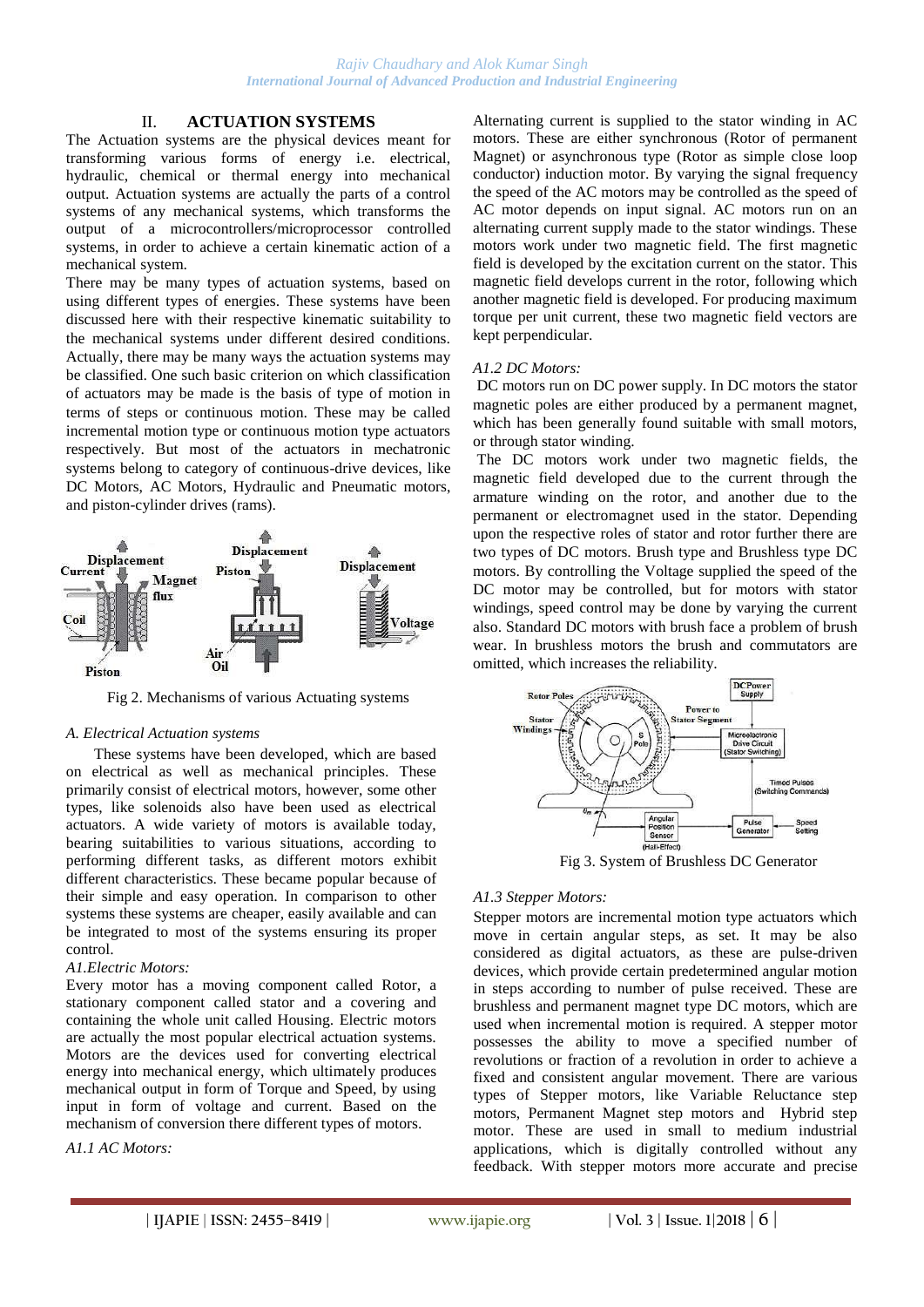motion becomes possible, as it ensures fractional elemental increment of shaft rotation corresponding to each pulse. Its use is easy, cheaper and it is effective in open loop systems. It is more suitable in situations where, lower torque capacity, with limited speed is required. In such applications it is important to avoid pulse missing, which otherwise causes large vibrations as well as errors.

#### *A1.4 Servo Actuation system*

Sometime, in spite of using single actuator, we use combination of drives in order to make manipulatory control of the system like in robotic control. These are called process actuators, which are often applied to perform the final control function. These actuation systems are called as control actuators. Servo Actuation system is one such systems, in which actuators sense the error signals through feedback, if any, and correcting the operation of the process.

For accomplishing this function, servomotors are used,in which it senses, the position, its speed, torque as well as produced current to operate the mechanism.

As in a Optical Disk Drive, accurate positioning of laser spot within the range of micron is required. With servosystem, this positioning with desired accuracy may be done, and movement from any track to any track also can be done when required. With servosystems this also becomes possible to move across the whole disk surface, otherwise it would be a larger system with its inherent limits of response as well as reduced accuracy.



### Fig 4. Block diagram of the servocontrol system for an optical disk drive.

#### *A1.5 Electrostatic Motors:*

Contrary to the conventional electric motors, which use magnetic force, the Electrostatic motors use the phenomenon of attractive and repulsive forces between the electric charges. Electrostatic forces have been found very suitable for such Micro-machines. One this type of electrostatic motor has been shown in Fig 5.





#### *A1.6 Micro- and Nanoactuators*

There is a category of actuating systems, involving components of very small size, called microactuators, which are able to produce motions as well as forces at micro level. Developing such systems need more attention as conventional methods of design and analysis may not be applicable. Due to the reasons, sometime, such actuators are developed using special materials and techniques, considering these specific requirements.Under it micromachines are developed by fabricating systems using actuators or the functional parts of sizes not more than 15 mm. These are also called Micro-Electro-Mechanical system (MEMS).

#### *A2.Torque Vs Speed characteristics of an Electric motor:*

Electric motor can act as a device for producing mechanical power (as motor), or it can also act as generator while running reverse externally (as generator). Then the Torque and Speed under different conditions may be expressed on steady state torque versus speed plane, as shown in the following figure Fig 6.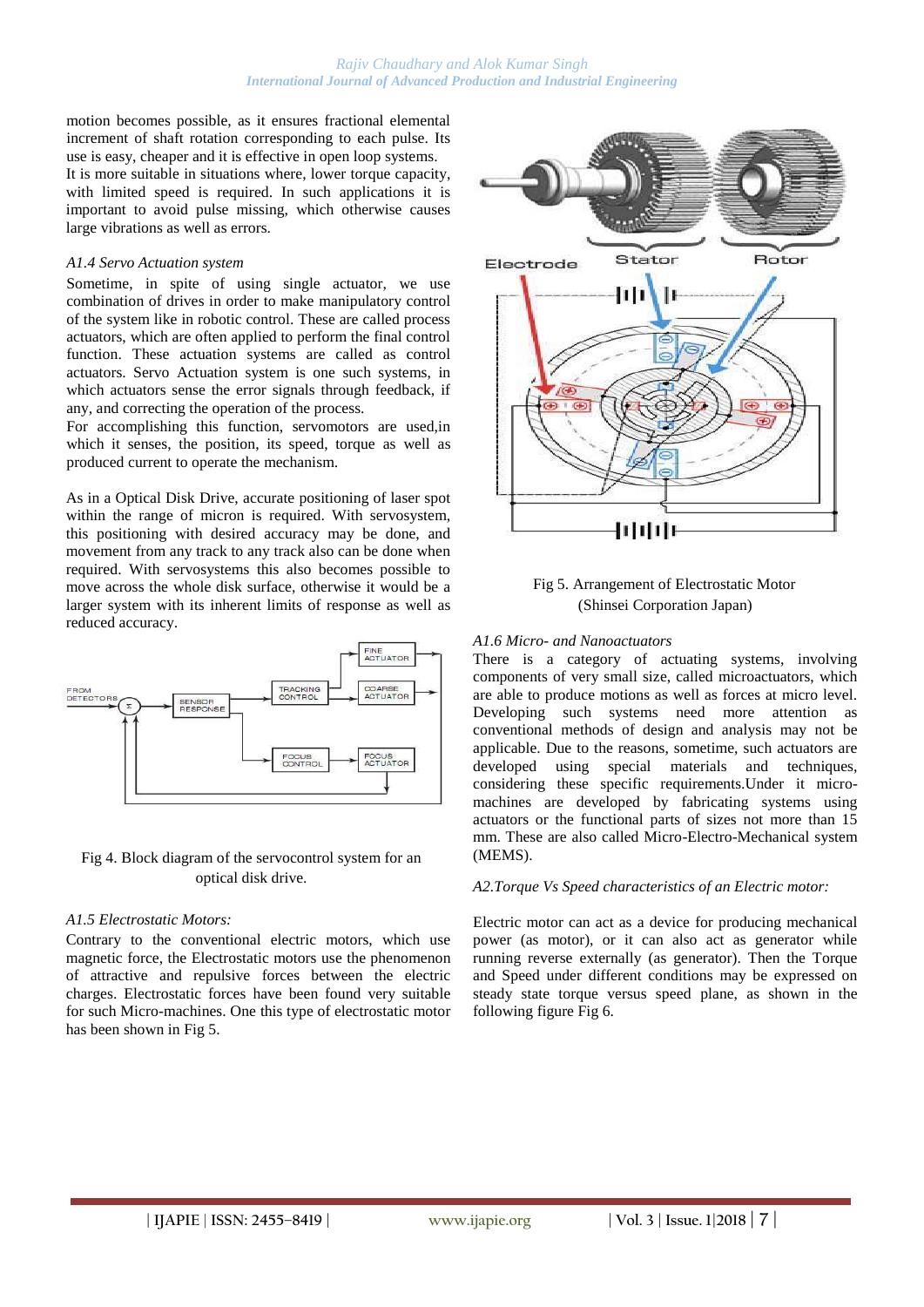

Fig 6. Torque Vs Speed characteristics of an Electric motor.

#### *A3.Torque developed in a Motor:*

By conversion of Electrical energy into Mechanical energy, in a motor, the mechanical power developed in form of torque may be seen as a consequence of interaction of those two magnetic flux density vectors of stator as well as rotor. The value of the Torque may be expressed in term of the strength of the two magnetic flux density vectors and the Sin of the angle between two magnetic flux density vectors. This relationship can be expressed in the following way,

$$
\mathbf{T}_{\mathbf{m}} = \mathbf{K} \cdot \mathbf{B}_{\mathbf{r}} \cdot \mathbf{B}_{\mathbf{s}} \cdot \mathbf{Sin}(\theta_{\mathbf{r}, \mathbf{s}}) \tag{1}
$$

Torque developed =  $(T_m)$ 

Magnetic flux density vectors of rotor =  $(B_r)$ 

Magnetic flux density vectors of stator =  $(B_s)$ 

Angle between Magnetic fields =  $(\theta_{r,s})$ 

and K is a constant of proportionality, whose value depends on motor size and design parameters.

#### *B. Electronic Actuation systems:*

By inclusion of the principles of electronics with mechanical systems the overall process assessment and control became possible. By involving digital logic, logic gates, along with combinational as well as asynchronous & synchronous sequential logic, design of logic system became possible, which made the systems smarter. Incorporation of communication systems, provided a tool to get the status of the process any moment and make intermediary adjustments. Due to this, fault detection became possible. Use of microcontrollers, microprocessors programmable logic controllers and computer architectures, by incorporating these into the design itself the system became intelligent.

#### *C. Pneumatic Actuation systems:*

These systems generally make use of pressurized air or gas for generating power. It is extensively used in the field of manufacturing, particularly in automated assembly section. Apart from the mounting of Pneumatic Actuation systems being easier, these systems are much simpler, easier and lighter in comparison to motors. These systems are shock resistant and these may be operated with great durability and lesser chances of damage. It may maintain constant force, however, it is suitable for the linear motion. One such of Pneumatic Actuation system (cylinder) has been shown in Fig.7



Fig 7. Pneumatic Actuation system (cylinder)

#### *D. Hydraulic Actuation systems*

In this type of hydraulic actuation system, some fluid (e.g.Oil), under pressure, is supplied by a pump, which is driven by an electrical motor. The pressure of this fluid is utilized for the actuation system. As shown in the figure 4.0 the oil is pumped to the system to be operated, from a sump through a non return valve and an accumulator, from where it ultimately returns to the oil sump. The accumulator takes care of the fluctuations in the oil pressure in the supply line, in order to ensure smooth supply of oil. One such of Pneumatic Actuation system (cylinder) has been shown in Fig.8



#### *E. Piezoelectric Actuation systems:*

These devices make use of the reverse piezoelectric effect. Because, piezoelectric effect is actually the generation of electric charge because of the application of mechanical force over some piezoelectric material. As shown in the following figure, for example, on application of 1,000 voltage to a piezoelectric ceramic plate of thickness of 1mm (in the electrical field of 1,000V/mm ), a displacement of about 1µm has been acquired due to the reverse piezoelectric effect. It is a device which features high displacement accuracy. The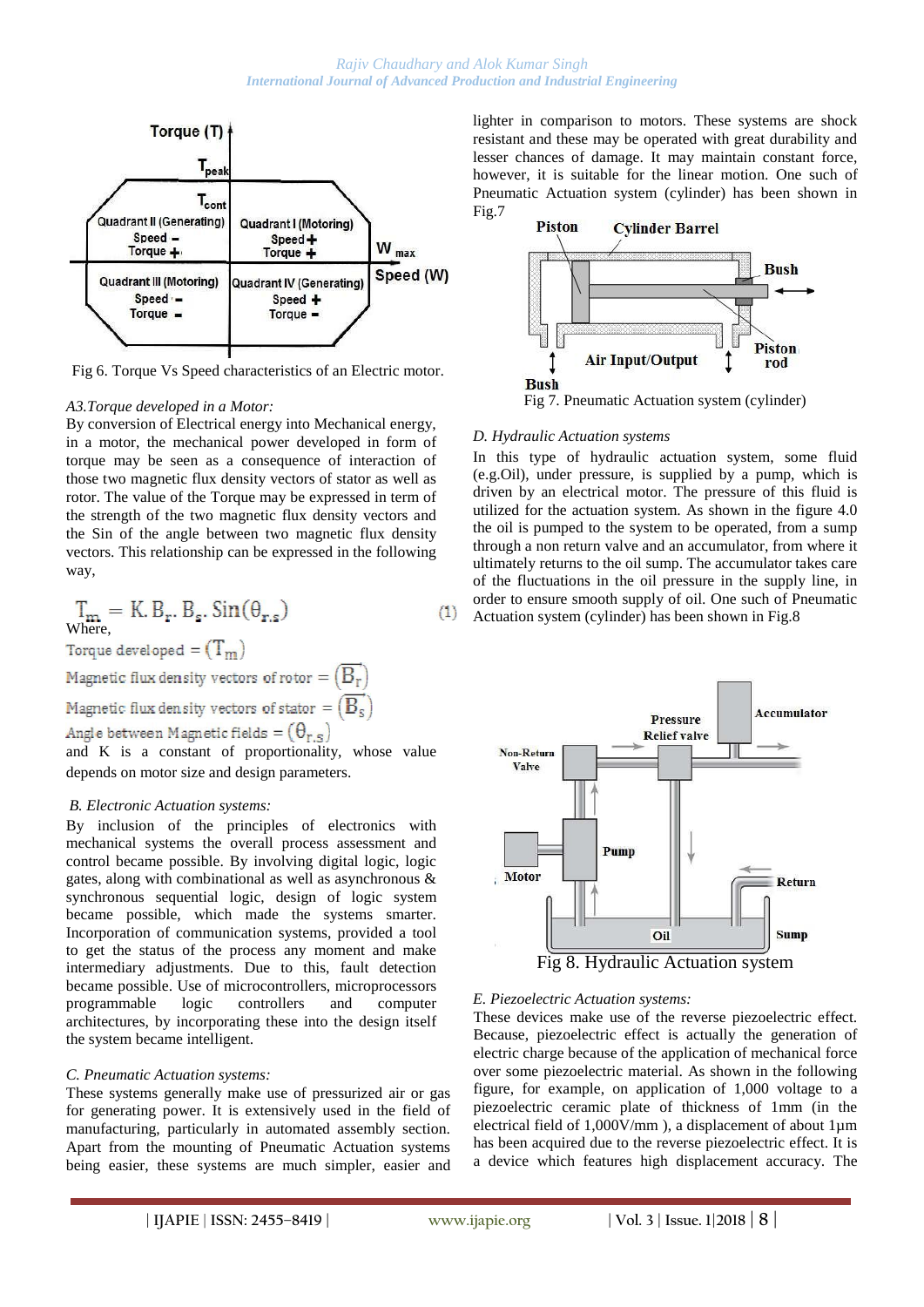degree of force generation and level of response speed are also high. It is suitable in industrial applications where precise position control is desired. Application wise the field of compact electronic gazettes/equipments such as cell phones and digital devices etc is finding great favor with these systems. In Fig 9. Piezoelectric and reverse Piezoelectric effect has been shown.



Fig 9. Piezoelectric and reverse Piezoelectric effect

#### III. **KINEMATIC REQUIREMENTS OF ACTUATION SYSTEMS.**

A. There are variety of kinematic movements which are required in machines. Important kinematic movements may be mentioned as mentioned below.

1) Plane motion: When the motion of a body is confined to only one plane.

2) Rectilinear motion: When the motion of the body is along a straight line. Reciprocating motion may also be considered under this type of motion.

3) Curvilinear motion: When the motion of the body moves along a curvature. Rotary motion is a particular type of Curvilinear motion.

4) Translatory motion: It is studied when the motion of a body is under consideration. Further, it may be either Rectilinear Translation or Curvilinear Translation, depending whether under Translation the motion is Rectilinear or Curvilinear.

5) Continuous: Sometimes the machine is under requirement of continuous motion while running.

6) Intermittent: Sometimes the requirement of the motion may not be continuous, rather Intermittent, as per the actuation requirement of the machine.

7) Irregular Geometry based motion: Sometime the motion required may be of some typical geometry for which motion may be controlled with help of microprocessor/microcontroller.

#### IV. **CONCLUSION**

Looking into the prospects of various actuation systems we could see that there is availability of a wide variety of actuation systems to apply in some particular situation. With emerging trend of complex systems the type of situation has triggered several kind of operating conditions.

Obviously, control part of these systems have also become specific. So, new techniques and methods have been explored in order to make precise control of speed, movement, torque, energy, for following the desired kinematics. Inclusion of these actuation systems not only have added more options but also these have made the system faster, precise and controllable. Under different working conditions also, be it operational difficulty, problem of control, flexibility issue, or be it problem related to maintenance, or lightness of the system etc, we have got options in various situations. These all the features underlines the importance of the actuation systems and also suggests future prospects in this area. In the table1. a comparison of different actuating systems has been shown.

## TABLE1. COMPARISON OF DIFFERENT ACTUATING SYSTEMS

| <b>Parameter</b> | Hydraulic            | <b>Pneumatics</b>   | <b>Electrical</b> |
|------------------|----------------------|---------------------|-------------------|
| Working          | Mineral Oil          | Air                 | Voltage-          |
| Fluid            |                      |                     | Current           |
| Working          | 500 Bar              | $6-7$ bar           | Up to 11kV        |
| Pressure         | (maximum)            |                     |                   |
| Available        | 100kN                | 10kN                | 100kN             |
| Force            |                      |                     |                   |
| Speed            | Low                  | High                | Very High         |
| Conversion       | <b>Over 70%</b>      | Under 20%           | Over 80%          |
| Efficiency       |                      |                     |                   |
| Capital          | High                 | Low                 | Intermediate      |
| Costs            |                      |                     |                   |
| Proportional     | Easy                 | Difficult           | Easy              |
| Control          |                      |                     |                   |
| <b>Hold Load</b> | Possible             | No (air is          | Possible          |
| Power-Off/       |                      | compressible)       |                   |
| Stability        |                      |                     |                   |
| Precise          | Easy                 | Difficult           | Easy              |
| Positioning      |                      |                     |                   |
| Environment      | Sensitive in<br>case | Explosion           | Risk of           |
| al Influences    | of<br>temperature    | proof,              | explosion in      |
|                  | fluctuation.         | risk Insensitive to | certain areas,    |
|                  | of fire in case of   | temperature         | insensitive to    |
|                  | Leakage              |                     | temperature       |
| Energy           | Limited with the     | Easy                | Difficult, only   |
| storage          | of<br>help           |                     | in small          |
|                  | compressed           |                     | quantities        |
|                  | gases                |                     | using batteries   |
| Linear           | Simple<br>using      | Simple              | Difficult and     |
| Motion           | cylinders            | using               | expensive-        |
| Simple using     |                      | cylinders           | with motion       |
| cylinders        |                      |                     | converter         |
| Rotary           | Simple               | Simple              | Simple            |
| Motion           |                      |                     |                   |

**| IJAPIE** | **ISSN: 2455–8419 | www.ijapie.org | Vol. 3 | Issue. 1|2018 | 9 |**